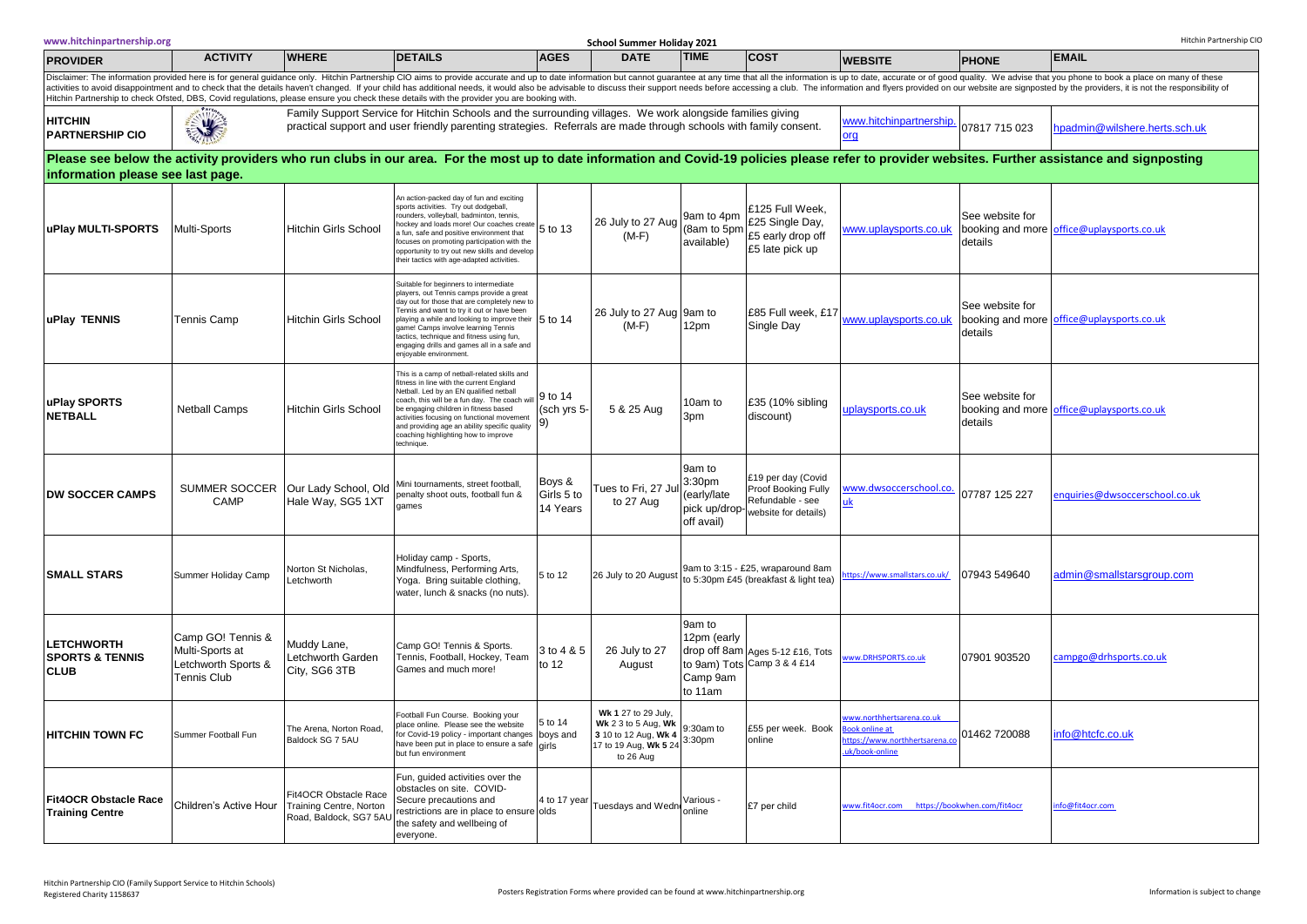| www.hitchinpartnership.org                                                                                                                                                                                                     | Hitchin Partnership CIO<br><b>School Summer Holiday 2021</b>                                 |                                                                       |                                                                                                                                                                               |                                      |                                   |                                                                                   |                                                                                                                                  |                                                                |                                 |                                                                                                                                                                                                                                |
|--------------------------------------------------------------------------------------------------------------------------------------------------------------------------------------------------------------------------------|----------------------------------------------------------------------------------------------|-----------------------------------------------------------------------|-------------------------------------------------------------------------------------------------------------------------------------------------------------------------------|--------------------------------------|-----------------------------------|-----------------------------------------------------------------------------------|----------------------------------------------------------------------------------------------------------------------------------|----------------------------------------------------------------|---------------------------------|--------------------------------------------------------------------------------------------------------------------------------------------------------------------------------------------------------------------------------|
| <b>PROVIDER</b>                                                                                                                                                                                                                | <b>ACTIVITY</b>                                                                              | <b>WHERE</b>                                                          | <b>DETAILS</b>                                                                                                                                                                | <b>AGES</b>                          | <b>DATE</b>                       | <b>TIME</b>                                                                       | <b>COST</b>                                                                                                                      | <b>WEBSITE</b>                                                 | <b>PHONE</b>                    | <b>EMAIL</b>                                                                                                                                                                                                                   |
| Disclaimer: The information provided here is for general guidance only. Hitchin Partnership CIO aims to provide accurate and up to date information but cannot guarantee at any time that all the information is up to date, a |                                                                                              |                                                                       |                                                                                                                                                                               |                                      |                                   |                                                                                   |                                                                                                                                  |                                                                |                                 |                                                                                                                                                                                                                                |
|                                                                                                                                                                                                                                |                                                                                              |                                                                       | Hitchin Partnership to check Ofsted, DBS, Covid regulations, please ensure you check these details with the provider you are booking with                                     |                                      |                                   |                                                                                   |                                                                                                                                  |                                                                |                                 | activities to avoid disappointment and to check that the details haven't changed. If your child has additional needs, it would also be advisable to discuss their support needs before accessing a club. The information and f |
| <b>HITCHIN BOYS'</b><br><b>SCHOOL SPORTS</b><br><b>CENTRE</b>                                                                                                                                                                  | Mini Camp                                                                                    | Hitchin Boys School                                                   | Activity Camp for children aged 4 &                                                                                                                                           | 4 & 5                                | 9, 12, 16, 19 Aug                 | 9:30am to<br>12:30pm                                                              | £25 per session<br>childcare vouchers<br>accepted                                                                                | http://www.hbssportscentre.co.uk/hbs-<br>revolutions/holidays/ |                                 |                                                                                                                                                                                                                                |
|                                                                                                                                                                                                                                | Multi-Sports Camp                                                                            |                                                                       | Activity Camp for children aged 6 to<br>12                                                                                                                                    | 6 to 12                              | w/c 9 Aug, 16<br>Aug & 23 Aug     | 9am to 4pm                                                                        | £40 per day or full<br>week £120 10% sibling<br>discount. Early/Late<br>drop-off/pick up avail<br>Childcare vouchers<br>accepted |                                                                |                                 |                                                                                                                                                                                                                                |
|                                                                                                                                                                                                                                | 1 to 1 Trampoline &<br><b>Gymnastic Coaching</b>                                             |                                                                       | to 1 sessions with a highly<br>qualified coach are intended to<br>maximise your development in<br>desired discipline.                                                         |                                      | Contact to<br>discuss             |                                                                                   | £40 per hour for one<br>gymast or £50 for 2,<br>Book 2 sessions get<br>3rd FREE. Childcare<br>vouchers accepted.                 |                                                                |                                 | camps@hitchinboys.co.uk                                                                                                                                                                                                        |
|                                                                                                                                                                                                                                | <b>GTD Sessions</b>                                                                          |                                                                       | Try multiple disciplines of<br>gymnastics, floor, tumbling,<br>trampolining, double mini trampoline                                                                           |                                      | 10 to 12 Aug, 17 to               | 10-11, 11:15-<br>12:15                                                            | 10 per session,<br>childcare vouchers<br>accepted.                                                                               |                                                                |                                 |                                                                                                                                                                                                                                |
| <b>GM Hockey</b>                                                                                                                                                                                                               | <b>GM Summer Hockey</b>                                                                      | <b>Blueharts HC</b>                                                   | Contact<br>major.marsh@hotmail.com for<br>details                                                                                                                             | 7 to 14                              | 26-28 July / 23-25<br>Aug         | Oam to 3pm                                                                        | £40 per day or £100<br>per course                                                                                                |                                                                |                                 | najor.marsh@hotmail.com                                                                                                                                                                                                        |
| <b>RISING STARS</b><br><b>WRAPAROUND CARE</b><br>(Sister Company to RISING<br>STARS MULTI-SPORTS LTD)                                                                                                                          | Arts/crafts/games/sports/quiet<br>area. Ofsted registered and<br>childcare vouchers accepted | Rising Stars Wrap-Around Ltd<br>Mary Exton Primary School,<br>Hitchin | See website for details                                                                                                                                                       | 4 years old to<br>12 years old       |                                   | Full Day 8am to<br>5pm or half day<br>8am to 12pm,<br>10am to 3pm,<br>12pm to 5pm | See website for prices                                                                                                           | ttps://risingstars-<br>vraparound.co.uk/                       | 01462 790 152                   | nfo@risingstars-wraparound.co.uk                                                                                                                                                                                               |
| <b>FORUM</b> in<br>partnership with<br><b>Phase</b>                                                                                                                                                                            | TIME TREK                                                                                    |                                                                       | Check website for details of<br>activities running Summer 2021                                                                                                                | School years<br>Reception to<br>Yr 6 |                                   |                                                                                   | £2 donation towards<br>the cost of the event<br>would be greatly<br>appreciated                                                  | vww.phase-hitchin.org                                          | 01462 422 940                   | office@phase-hitchin.org                                                                                                                                                                                                       |
| <b>POPDANCE KIDS</b>                                                                                                                                                                                                           | School Holiday Camp                                                                          | Samuel Lucas<br>School, Hitchin SG5<br>2JQ                            | Popdance workshop - Want to learn<br>lots of fun dance routines to pop<br>music? Want to dance like Little<br>Mix, Anne-Marie, Olly Murs and<br>Harry Styles?                 | 5 to 11                              | 27, 29 July & 3, 5 10am to<br>Aug | 3pm                                                                               | £20 per day or £65<br>for all 4 days                                                                                             | ww.popdance.co.uk/hitchin                                      |                                 | Ciara@popdanceworld.com                                                                                                                                                                                                        |
| <b>HITCHN MUSIC</b><br><b>PROJECT</b>                                                                                                                                                                                          | Summer Music<br>Course                                                                       | <b>Wilshere Dacre</b><br>Junior Academy                               | Open to musicians and singers of<br>all ages/abilities. Final concert on<br>the Friday starting at 7pm. Contact<br>for booking form (also see Hitchin<br>Partnership website) |                                      | 9 to 13 August                    | 9:30am to<br>4pm                                                                  | £245 (discounts for<br>multiples from a<br>family)                                                                               |                                                                | 01462 431 206<br>(Chris Pyne)   | hris@pink-champagne.co.uk                                                                                                                                                                                                      |
| <b>ENERGY KIDZ</b>                                                                                                                                                                                                             | See website for detai                                                                        | Highover JMI School<br>& Nursery,<br>Cambridge Road,<br>Hitchin       | Opportunity to try a range of<br>activities including arts, crafts,<br>science and action games.                                                                              | 4 to 11                              |                                   |                                                                                   | Check website for<br>details of clubs that<br>may be available                                                                   | www.energy-kidz.co.uk                                          | 0333 577 1533                   | nfo@energy-kidz.co.uk                                                                                                                                                                                                          |
| <b>HERTFORDSHIRE</b><br><b>LIBRARY</b>                                                                                                                                                                                         | Summer Reading<br>Challenge                                                                  | Hitchin Library                                                       | WILD WORLD HEROES -<br>Summer Reading Challenge, 6<br>weeks to read 6 bookes, visit the<br>library, talk about favourite book<br>and collect stickers.                        |                                      | 10 July to 4 Sept                 |                                                                                   |                                                                                                                                  | https://summerreadingchallenge<br>.org.uk/                     |                                 |                                                                                                                                                                                                                                |
| <b>HITCHIN FUN CLUB</b>                                                                                                                                                                                                        | See website for<br>booking and details                                                       | Highbury School,<br>Standhill Road SG4<br>9AG                         | Lots of Activities - see events on<br>website. If children have never<br>been to Hitchin Fun club you will 4 to 12<br>need to pay a membership fee of<br>£10/year             |                                      | See website for<br>details        | 7:45am to<br>6pm                                                                  | £33 per day plus<br>£1.20 for hot snack.<br>See details & website<br>for more info. Annual $uk$<br>reg fee. £10/family           | www.hitchinfunclub.co.                                         | 01462 450925 or<br>07783 027534 | nfcholidayclub@gmail.com                                                                                                                                                                                                       |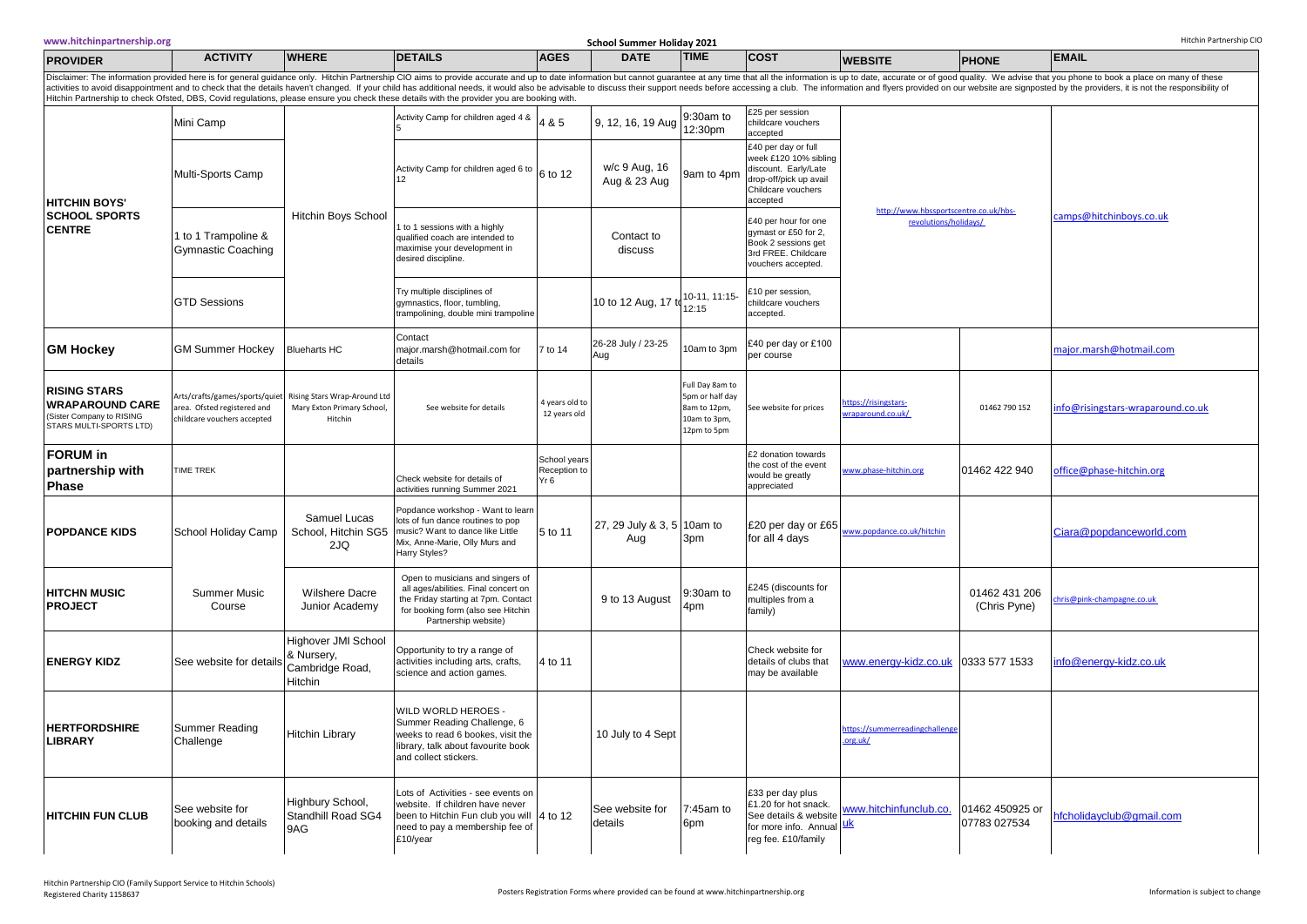| www.hitchinpartnership.org                                                                       | Hitchin Partnership CIO<br>School Summer Holiday 2021                                                                                                                                                                                                                                                                                                                                                                                                                                                                                                                                                          |                                                                               |                                                                                                                                                                                                                                        |             |                                                                       |                                                                                     |                                                                                                                   |                                                                                                    |                                                |                                                                                  |
|--------------------------------------------------------------------------------------------------|----------------------------------------------------------------------------------------------------------------------------------------------------------------------------------------------------------------------------------------------------------------------------------------------------------------------------------------------------------------------------------------------------------------------------------------------------------------------------------------------------------------------------------------------------------------------------------------------------------------|-------------------------------------------------------------------------------|----------------------------------------------------------------------------------------------------------------------------------------------------------------------------------------------------------------------------------------|-------------|-----------------------------------------------------------------------|-------------------------------------------------------------------------------------|-------------------------------------------------------------------------------------------------------------------|----------------------------------------------------------------------------------------------------|------------------------------------------------|----------------------------------------------------------------------------------|
| <b>PROVIDER</b>                                                                                  | <b>ACTIVITY</b>                                                                                                                                                                                                                                                                                                                                                                                                                                                                                                                                                                                                | <b>WHERE</b>                                                                  | <b>DETAILS</b>                                                                                                                                                                                                                         | <b>AGES</b> | <b>DATE</b>                                                           | <b>TIME</b>                                                                         | <b>COST</b>                                                                                                       | <b>WEBSITE</b>                                                                                     | <b>PHONE</b>                                   | <b>EMAIL</b>                                                                     |
|                                                                                                  | Disclaimer: The information provided here is for general guidance only. Hitchin Partnership CIO aims to provide accurate and up to date information but cannot guarantee at any time that all the information is up to date, a<br>activities to avoid disappointment and to check that the details haven't changed. If your child has additional needs, it would also be advisable to discuss their support needs before accessing a club. The information and f<br>Hitchin Partnership to check Ofsted, DBS, Covid regulations, please ensure you check these details with the provider you are booking with. |                                                                               |                                                                                                                                                                                                                                        |             |                                                                       |                                                                                     |                                                                                                                   |                                                                                                    |                                                |                                                                                  |
| YORKIES DAY CARE                                                                                 | Yorkies Daycare                                                                                                                                                                                                                                                                                                                                                                                                                                                                                                                                                                                                | York Road Nursery,<br>York Road, Hitchin                                      | Morning & Afternoon sessions Daily<br>Bookings available. Breakfast,<br>snacks provided, tea on all day<br>session. A packed lunch must be<br>provided for all sessions. Limited<br>sessions still available.                          | 3 to 7      | 21 July to 20<br>August                                               | AM Session<br>8am to<br>1pm, All day<br>8am to 6pm,<br>Friday all day<br>8am to 4pm | AM session £24.<br>All day £43, Friday<br>all day £34                                                             | http://yorkiesdaycare.co<br>uk                                                                     | 01462 632333                                   | vorkiesdaycare@hotmail.com                                                       |
| <b>BRITISH SCHOOLS</b>                                                                           | Storytime crafts                                                                                                                                                                                                                                                                                                                                                                                                                                                                                                                                                                                               | 41-42 Queen Street.<br>Hitchin SG4 9TS                                        | The second Saturday of every month, for<br>young children. Listen to a story then make<br>something to take home.                                                                                                                      |             | 14-Aug                                                                | 11:15am to<br>12:15pm                                                               | ree with an entry ticket<br>Museum entry provides<br>access to children's<br>activities, museum and<br>exhibition | https://britishschoolsmu<br>eum.org.uk/discover/w<br>iats-<br>on/halloween/halloween<br>2020/      |                                                | admin@britishschoolsmuseum.org.uk                                                |
| <b>MUSEUM</b>                                                                                    | The 4th Annual<br><b>Hitchin Children's</b><br><b>Book Festival</b>                                                                                                                                                                                                                                                                                                                                                                                                                                                                                                                                            |                                                                               | We are busy lining up children's<br>authors/illustrators for the next fesitval.<br>Familiar faces with new stories as well as<br>new authors. Fun packed weekend will<br>cater for a wide age range and include<br>exciting workshops. |             | 28 & 29 Aug                                                           |                                                                                     |                                                                                                                   |                                                                                                    |                                                |                                                                                  |
| <b>LOVE-DRAMA</b>                                                                                |                                                                                                                                                                                                                                                                                                                                                                                                                                                                                                                                                                                                                |                                                                               | See website for details                                                                                                                                                                                                                |             |                                                                       |                                                                                     |                                                                                                                   | Our schedule   Love-Drama  <br>owered by ClassForKids<br>class4kids.co.uk) www.love-<br>rama.co.uk | 07767 416010                                   | ove.drama@icloud.com                                                             |
| <b>ICKLE DRAMA</b>                                                                               | July 2021 Summer<br>Course                                                                                                                                                                                                                                                                                                                                                                                                                                                                                                                                                                                     | Ickleford Village Hall                                                        | An amateur production Maltida The<br>Musical (in 20 minutes) an abridged<br>Version of Roald Dahl's Maltilda The 5 to 11<br>Musical Book by Dennis Kelly,<br>Music and Lyrics by Tim Minchin<br>(see flyer/website for full details)   |             | 26 to 30 July                                                         | 9:30am to<br>3pm each<br>day                                                        | £100 per student<br>(performance 2pm<br>on 30 July, all<br>tickets £4)                                            | ww.ickledrama.co.uk                                                                                | 07961 426268                                   | ckledrama@hotmail.co.uk                                                          |
| <b>ICKLE DRAMA</b>                                                                               | August 2021 Summer<br>Course                                                                                                                                                                                                                                                                                                                                                                                                                                                                                                                                                                                   | Ickleford Village Hall                                                        | An amateur production Move It! By<br>Ruth Keyword & Richard Neil - Two<br>dance crews, Hypnotiks and Blaze<br>are competing for a place in a<br>regional contest.                                                                      | 5 to 11     | 16 to 20 August                                                       | 10am to<br>3:30pm<br>each day                                                       | £100 per student<br>(performance 2pm<br>on 20 August, all<br>tickets £4)                                          | ww.ickledrama.co.uk                                                                                | 07961 426268                                   | ckledrama@hotmail.co.uk                                                          |
| <b>SERVICES FOR YOUNG</b><br><b>PEOPLE SUMMER</b><br><b>HOLIDAY ACTIVITY</b><br><b>PROGRAMME</b> | <b>HAPpy Summer</b><br><b>Holiday Activity</b><br>Programme                                                                                                                                                                                                                                                                                                                                                                                                                                                                                                                                                    | <b>Westmill Community</b><br>Centre, John Barker<br>Place, Hitchin SG5<br>2PE | Exciting free and local<br>opportunities for young people<br>aged 12-16 during the Summer<br>school holidays. Fun and<br>informal workshops to help with a<br>healthy, physical and emotional<br>lifestyle. Free lunch/food.           | 12 to 16    | Wk 1 26-29 July,<br>Wk 2 2-5 Aug,<br>Wk 3 9-12 Aug,<br>Wk 4 16-19 Aug | 12pm to<br>4pm                                                                      | <b>FREE</b> (eligibility<br>criteria)                                                                             | https://sportinherts.org.<br>ik/happy/booking/#cont<br>ent                                         | 01438 843340 or<br><b>TEXT 07860</b><br>065178 | SfYP.northherts@hertfordshire.gov.uk                                             |
| <b>SPORT IN HERTS</b>                                                                            | FIT, FED, READ<br><b>PROGRAMME</b>                                                                                                                                                                                                                                                                                                                                                                                                                                                                                                                                                                             |                                                                               |                                                                                                                                                                                                                                        |             |                                                                       |                                                                                     |                                                                                                                   | search?IsPrivate=true&IsPublic=true                                                                |                                                | https://playwaze.com/herts-sports-partnership---fit-fed-read/8utbi5f5wp8/search- |
| <b>WILDLIFE TRUST</b>                                                                            | <b>ACTIVITIES AT</b><br><b>HOME</b>                                                                                                                                                                                                                                                                                                                                                                                                                                                                                                                                                                            |                                                                               |                                                                                                                                                                                                                                        |             |                                                                       |                                                                                     |                                                                                                                   | https://www.wildlifewatch.org.uk/activities                                                        |                                                |                                                                                  |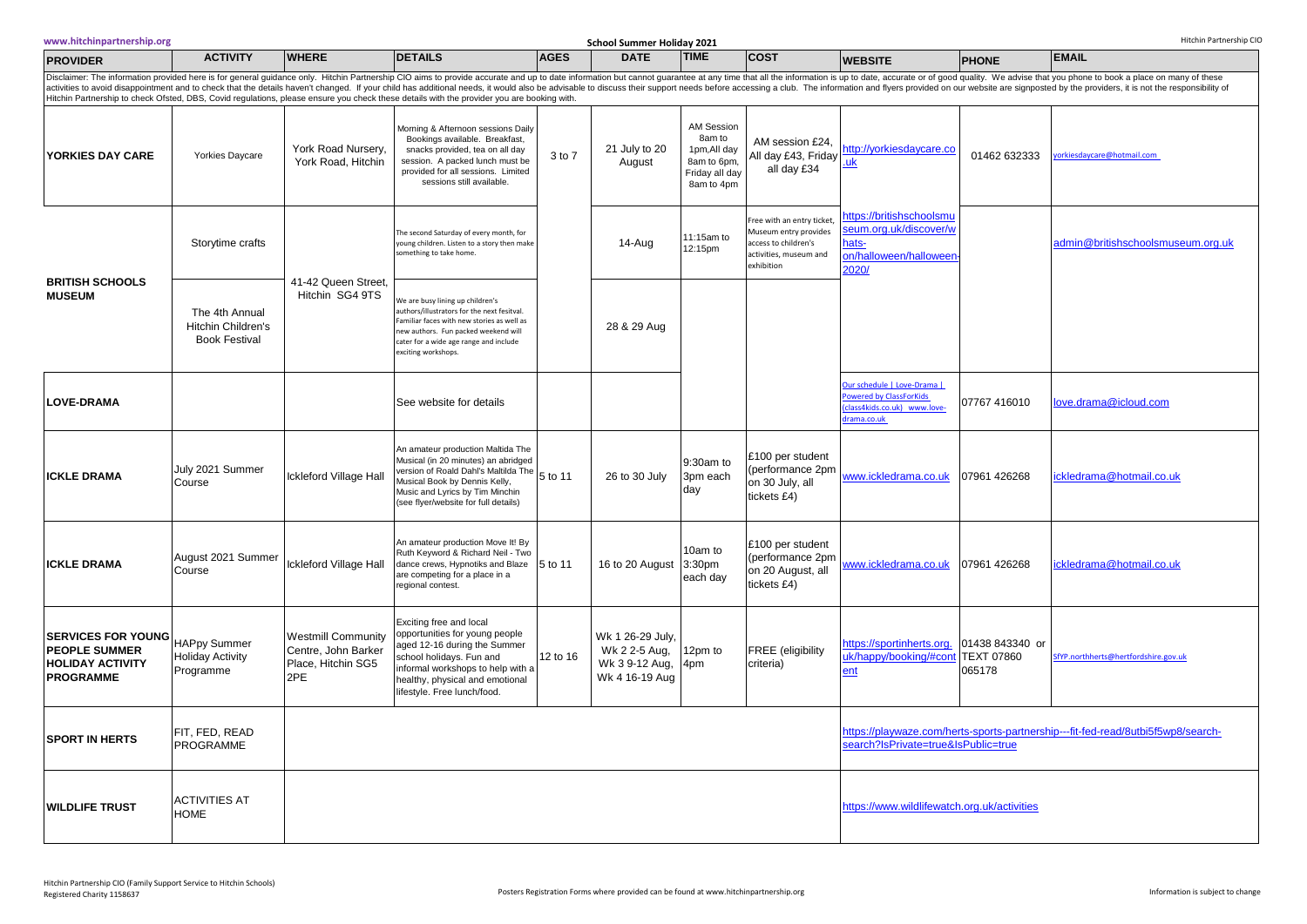|                                             |                                                                                                                                                                                                                                                                                                                                                                                                                                                                                                                                                                               |                                                                                                                | Hitchin Partnership to check Ofsted, DBS, Covid regulations, please ensure you check these details with the provider you are booking with                                                                                                                                                                                                                                          |                    |                                                                               |                                 |                                                                                                                     |                                                                                                                                                           |                                 |                                                       |
|---------------------------------------------|-------------------------------------------------------------------------------------------------------------------------------------------------------------------------------------------------------------------------------------------------------------------------------------------------------------------------------------------------------------------------------------------------------------------------------------------------------------------------------------------------------------------------------------------------------------------------------|----------------------------------------------------------------------------------------------------------------|------------------------------------------------------------------------------------------------------------------------------------------------------------------------------------------------------------------------------------------------------------------------------------------------------------------------------------------------------------------------------------|--------------------|-------------------------------------------------------------------------------|---------------------------------|---------------------------------------------------------------------------------------------------------------------|-----------------------------------------------------------------------------------------------------------------------------------------------------------|---------------------------------|-------------------------------------------------------|
|                                             |                                                                                                                                                                                                                                                                                                                                                                                                                                                                                                                                                                               |                                                                                                                |                                                                                                                                                                                                                                                                                                                                                                                    |                    | <b>SEND / Additional Needs</b>                                                |                                 |                                                                                                                     |                                                                                                                                                           |                                 |                                                       |
| <b>ANGELS SUPPORT</b><br><b>GROUP</b>       |                                                                                                                                                                                                                                                                                                                                                                                                                                                                                                                                                                               |                                                                                                                | Groups and sessions have been running online                                                                                                                                                                                                                                                                                                                                       |                    |                                                                               |                                 |                                                                                                                     | www.angelssupportgrou<br>p.ora.uk                                                                                                                         |                                 | nfo@angelssupportgroup.org.uk                         |
|                                             | needs of your child. Funded by HCC.                                                                                                                                                                                                                                                                                                                                                                                                                                                                                                                                           |                                                                                                                | Lending SPACE is an equipment lending library for families living in Herts with children and young people with autism, ADHD or other additional needs. It offers an extensive<br>SPACE - Lending Space range of specialist sensory, practical and educational equipment and resources for families to borrow. it's an ideal way to try expensive equipment to see if works for the |                    |                                                                               |                                 |                                                                                                                     | endingspace@spaceherts.org.u<br>k or see Lending SPACE<br>Facebook page.                                                                                  |                                 |                                                       |
| <b>SPRINGBOARD</b>                          | One year full time course for young people aged between 16-24 with Asperger's Syndrome, high functioning Autism or anxiety who may experience social, emotional and<br>mental health difficulties. Aim to equip young people with confidence, independence and social skills needed to reach their full potential and move successfully into<br>nainstream college or employment (ages 16 to 24)                                                                                                                                                                              |                                                                                                                |                                                                                                                                                                                                                                                                                                                                                                                    |                    |                                                                               |                                 |                                                                                                                     |                                                                                                                                                           | 01923 630 408<br>(Lynda Howell) | nowell@nhc.ac.uk                                      |
| PHOENIX GROUP FOR<br><b>DEAF CHILDREN</b>   | See website or contact<br>Various Events for all age groups; 8 to 30 yrs & for families. Family Events,<br>directly for further<br>Holiday Activities, British Sign Language lessons. We welcome members with<br>details.<br>hearing losses ranging from mild to profound, BSL users and non BSL users-<br>ee Phoenix website and Hitchin Partnership website.                                                                                                                                                                                                                |                                                                                                                |                                                                                                                                                                                                                                                                                                                                                                                    |                    |                                                                               | See website for details         |                                                                                                                     | www.phoenixgroup.org.<br>uk                                                                                                                               | 01438 722142<br>07748 690989    | / hfo@phoenixaroup.ora.uk<br>outh@phoenixgroup.org.uk |
| <b>Kids</b>                                 | KIDS is a national charity, founded in 1970, that provides a wide range of services to disabled children, young people and their families in England. Last year, 13,700<br>disabled children from birth to 25 years benefitted from our work. Our services include: drop-in crèches and nurseries for the under 5s to youth clubs, short breaks<br>and residential stays for young adults. Commissioners and users appreciate the high quality of our information, advice and mediation services and 96% of parents say<br>hey are happy with the KIDS services they receive. |                                                                                                                |                                                                                                                                                                                                                                                                                                                                                                                    |                    |                                                                               |                                 |                                                                                                                     | www.kids.org.uk/hub                                                                                                                                       | 01992 504013                    | hub.herts@kids.org.uk                                 |
| <b>Needs HAND</b>                           | Hertfordshire Additional Free to join for parents or carers of a child or young person with an<br>additional need or disability                                                                                                                                                                                                                                                                                                                                                                                                                                               |                                                                                                                |                                                                                                                                                                                                                                                                                                                                                                                    | 0 to 25            |                                                                               |                                 | <b>FREE</b>                                                                                                         | https://www.hertfordshire.gov.i<br>/microsites/local-offer/courses<br>ind-activities-in-<br>nertfordshire/hertfordshire-<br>dditional-needs-database.aspx | 01992 556984                    |                                                       |
| <b>UP ON DOWNS</b>                          | See website or contact<br>A range of activities for all age groups; face to face online, craft packs<br>delivered to homes. Monthly Family and friends meetings in Hitchin for<br>directly for further<br>parents and children, siblings and supporters.<br>details.                                                                                                                                                                                                                                                                                                          |                                                                                                                |                                                                                                                                                                                                                                                                                                                                                                                    |                    | Every second<br>Saturday in the<br>month                                      |                                 |                                                                                                                     | www.upondowns.co.uk                                                                                                                                       | 01727 420365                    | nquiries.nhdowns@yahoo.co.uk                          |
| <b>IMAGINE &amp; MOVE</b>                   | Workshop Week                                                                                                                                                                                                                                                                                                                                                                                                                                                                                                                                                                 | All classes delivered<br>online for just £3 a clas,<br>or get more for your<br>money with 2 classes for<br>F5. | all ages<br>(see flyer)                                                                                                                                                                                                                                                                                                                                                            |                    | Various - on                                                                  | £3 a class, £5 for<br>2 classes | Flyer:<br>ttps://www.hitchinpartnership<br>org/index.php?option=com_o<br>ntent&view=article&id=7&Ite<br>$nid = 113$ | 07714 378 887                                                                                                                                             | nfo.imaginationarts@yahoo.com   |                                                       |
|                                             | Down in the Jungle                                                                                                                                                                                                                                                                                                                                                                                                                                                                                                                                                            | <b>ONLINE</b>                                                                                                  | Online dance-based workshop for those<br>with SEND. Let's get our safari hats on as<br>we explore all the exciting things we find in<br>the jungle! We'll record our dance at the end<br>of the morning                                                                                                                                                                            | $6+$<br>(flexible) |                                                                               | 10 - 11:30am £10                |                                                                                                                     |                                                                                                                                                           |                                 |                                                       |
| <b>IMAGINATION DANCE</b>                    | Stars of the Screen                                                                                                                                                                                                                                                                                                                                                                                                                                                                                                                                                           | Pioneer Hall, Ware<br>Road, Hertford                                                                           | Dance and drama workshop for those with<br>SEND. Dressing up is encouraged as we<br>explore some of our favourite characters<br>from our favourite films! Mini performance<br>at the end of the day.                                                                                                                                                                               | 6+<br>(flexible)   |                                                                               | 10am - 1pm £20                  |                                                                                                                     | imaginationarts.co.uk                                                                                                                                     | 07394 934911                    | nfo.imaginationarts@yahoo.com                         |
|                                             | Superhero Academy                                                                                                                                                                                                                                                                                                                                                                                                                                                                                                                                                             | County Ground,<br>Letchworth                                                                                   | Dance workshop for those with SEND.<br>Hertfordshire FA, The Calling all superheroes! Come and help us<br>save the world with a supersonic dance<br>routine! Mini performance at the end of the<br>dav                                                                                                                                                                             | $6+$<br>(flexible) |                                                                               | 10:30am - 1p £15                |                                                                                                                     |                                                                                                                                                           |                                 |                                                       |
|                                             | <b>Curtain Call</b>                                                                                                                                                                                                                                                                                                                                                                                                                                                                                                                                                           | The Weatherley<br>Centre, Eagle Farm<br>Road, Biggleswade                                                      | Musical theatre workshop for those with<br>SEND. Become a West End star as we<br>sing,<br>dance and act our way through the<br>afternoon                                                                                                                                                                                                                                           | 6+<br>(flexible)   |                                                                               | :30-4:30pm FREE                 |                                                                                                                     |                                                                                                                                                           |                                 |                                                       |
| 360 play stevenage -<br><b>SEN Sessions</b> | <b>SEN Evenings</b>                                                                                                                                                                                                                                                                                                                                                                                                                                                                                                                                                           | Unit 6, Six Hills Way,<br>Stevenage Leisure<br>Park, SG1 2UA                                                   | A safe, inclusive and secure environment<br>with friendly experienced staff. Booking<br>essential                                                                                                                                                                                                                                                                                  |                    | First Friday of each<br>month 2 July, 6 Aug, 3<br>Sep, 1 Oct, 5 Nov, 3<br>Dec | 6:30pm to 8:1 for adults        | £6 per child, free                                                                                                  | ttps://online1.venpos.net/Cor<br>merSite/ShowPage?LID=404&F<br>0=9beaa121-b013-417d-9dbf-<br>ad9d5537c6f&LNG=en#PRP                                       | 01438 365744                    | evenage@360play.co.ul                                 |
| <b>Gravity Tramp SEN</b><br><b>Sessions</b> | <b>Gravity Sensory</b><br>Sessions                                                                                                                                                                                                                                                                                                                                                                                                                                                                                                                                            | Stevenage                                                                                                      | Lights up, sounds down, 60 minutes for<br>Unit 1, Six Hills Way, whole park. Open exclusively for<br>members of recognised disabled groups                                                                                                                                                                                                                                         |                    | Various session see website for<br>at 1pm plus many more)                     |                                 | details (01/07 at 4:30pm, 06/07 $E$ 5 see website for<br>carer discount                                             | https://gravitystevenage.center<br>dgeonline.com/class/classdetail<br>/f5f8b19a-b606-4205-bdd1-<br>157df0b69d0e                                           | 0330 1595815                    | nquiries.stevenage@gravity-uk.com                     |

**School Summer Holiday 2021** Hitchin Partnership.org **School Summer Holiday 2021** Hitchin Partnership CIO

Disclaimer: The information provided here is for general guidance only. Hitchin Partnership CIO aims to provide accurate and up to date information but cannot guarantee at any time that all the information is up to date, a

**PROVIDER ACTIVITY WHERE DETAILS AGES DATE TIME COST WEBSITE PHONE EMAIL**